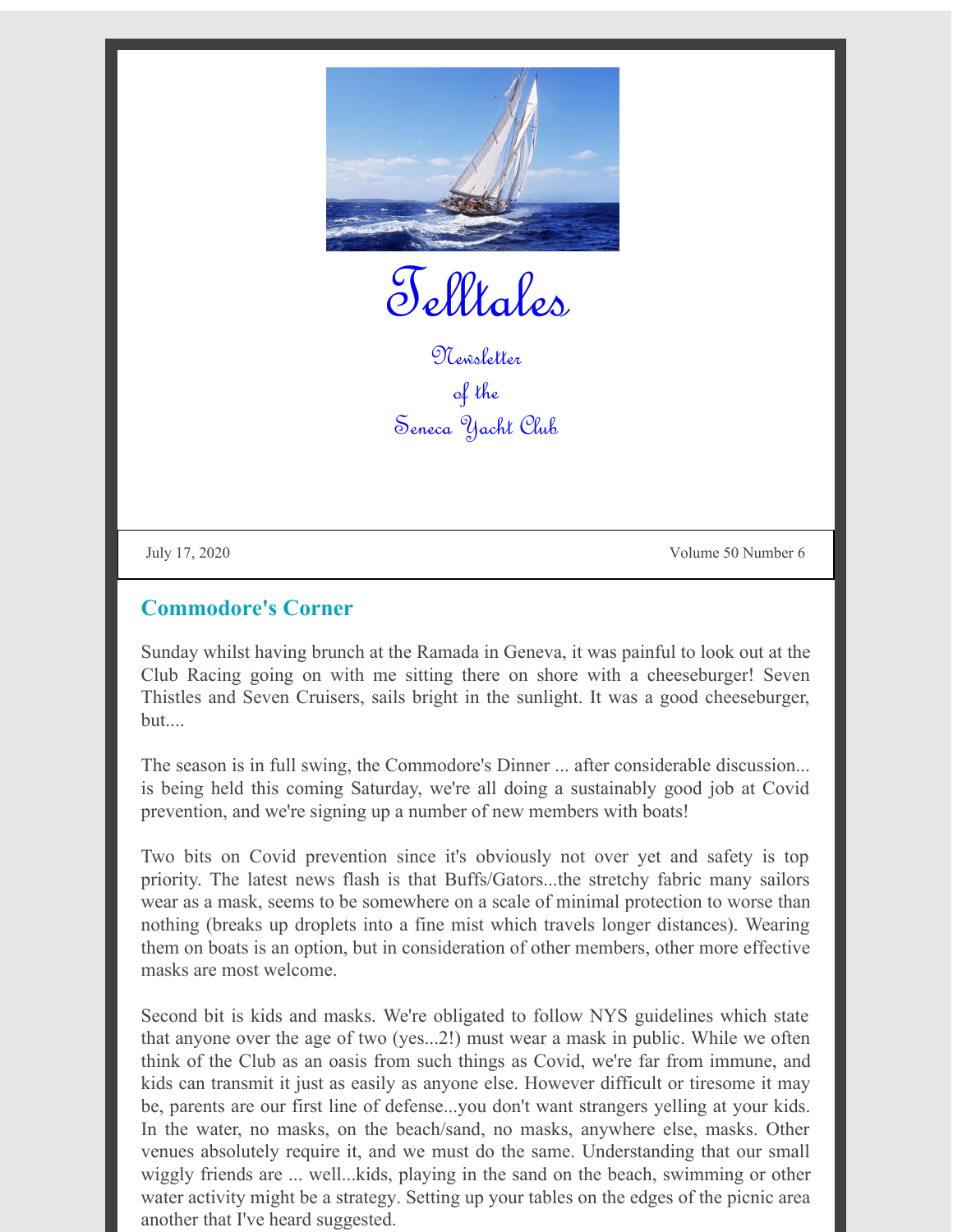We don't want to create more rules that make it difficult for parents and kids to visit the Club, and kids aren't the only category of distracted members. My little wiggly one is now 30 and will attest that her father is the one in the family easily distracted and forgetful, and he'd prefer not to have more rules to remember.

Over all we're doing a great job, and as you've seen in a recent special announcement, the Commodore's Dinner will be preceded by a cocktail hour featuring two traditional cocktails prepared for your pleasure by the Commodore. Dark & Stormy's (Dark Rum floating on Ginger Beer), and Painkillers (Pusser's Rum, Coconut and other magical ingredients). Both have many a seafaring a story to tell...and many seafaring tellers of stories. Perhaps you'll have one too after this Saturday!

Finally, if you have a boat ... or can beg, borrow or steal one ... come down Saturday Morning for our Distance Race from the Club to Roy's Marina, then across to High Banks, and back up to the Club. There's no starting line...every boat is assigned its own time to cross the start line based on a complicated formula of type of boat, age of boat, etc. that only the Race Committee understands. Any boat can join in and it's a lovely distance for an enjoyable couple of hours on the water... then a short rest before the Commodores Dinner!

Cheers!

# **PIZZA POSTO & GENEVA GELATO**

Thursday, August 27, is the final night of Pizza Posto at the Club. As a special treat Pizza Posto will be joined by Geneva Gelato. Both providers will be on site at the Club beginning at 5:30 p.m. Please stop by and support these local businesses.

### **SYC Hosts Guests**

The Seneca Sailing Academy hosted over 30 Boy's & Girls Club youth this past week at SYC. They were introduced to sailing and boating, swimming and other water recreation. We started our community outreach over five years ago with five kids for Summer Sailing Camp. Due to the pandemic, SSA changed the format



of programs being offered. Both the B&GC and SSA require daily temperature checks, and other preventive measures, so everyone was safe and enjoyed a week on the water and beach.